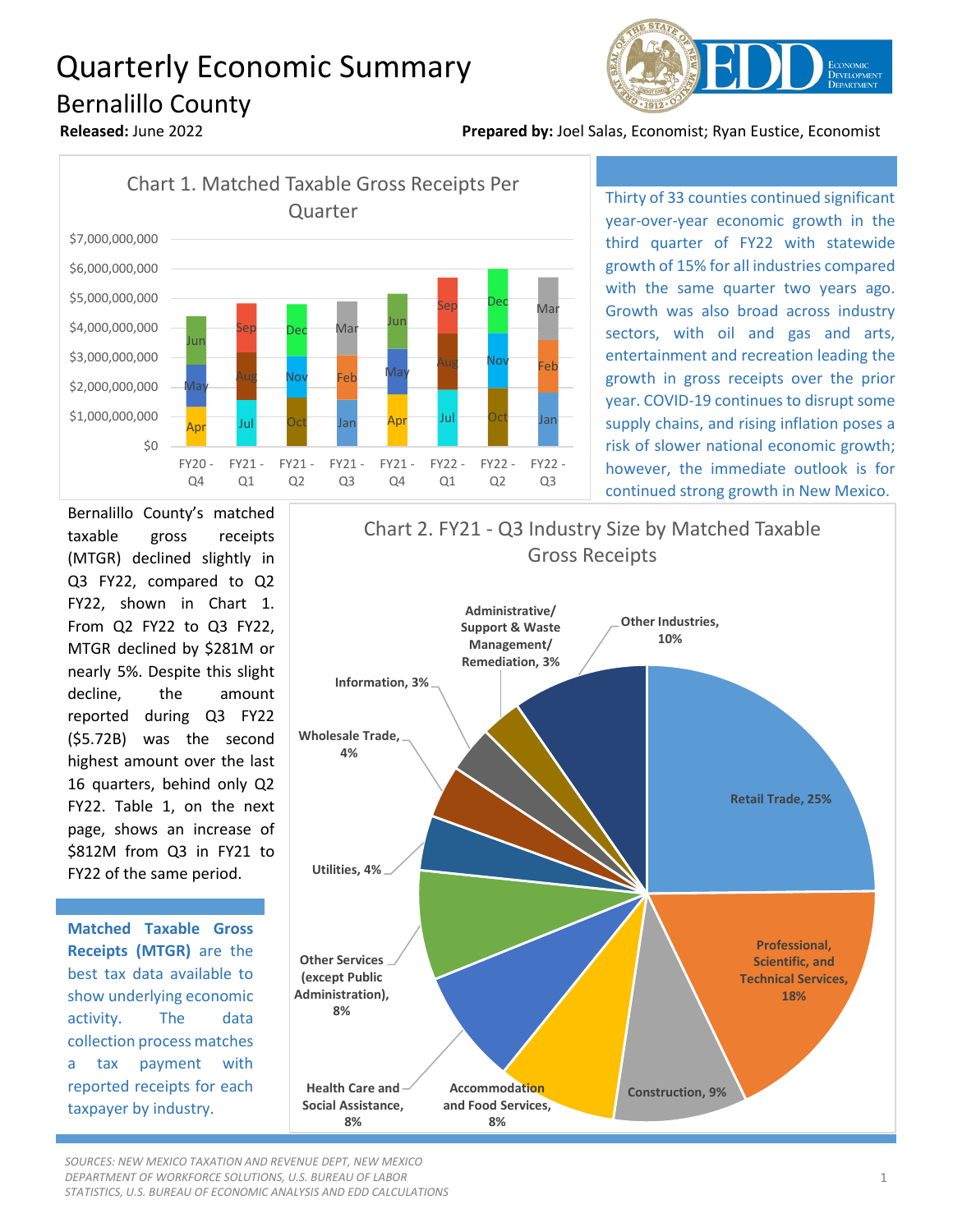## Quarterly Economic Summary Bernalillo County



#### **Table 1. FY22 - Q3 Matched Taxable Gross Receipts by Industry**

| <b>Industries</b>                                     | <b>FY22 - Q3</b> |                    | <b>YOY Growth</b> | YOY % Change |  | 2-Year % Change |  |        |
|-------------------------------------------------------|------------------|--------------------|-------------------|--------------|--|-----------------|--|--------|
| Accommodation and Food Services                       | \$               | 481,392,072 \$     |                   | 108,844,412  |  | 29%             |  | 30%    |
| Administrative/Support & Waste Management/Remediation |                  | $162, 169, 030$ \$ |                   | 48,109,510   |  | 42%             |  | 71%    |
| Agriculture, Forestry, Fishing, and Hunting           |                  | $2,246,068$ \$     |                   | (3,639,776)  |  | $-62%$          |  | $-36%$ |
| Arts, Entertainment, and Recreation                   |                  | $50,318,730$ \$    |                   | 28,215,550   |  | 128%            |  | 61%    |
| Construction                                          |                  | 541,710,932 \$     |                   | (9,863,356)  |  | $-2%$           |  | 9%     |
| <b>Educational Services</b>                           |                  | 46,490,230 \$      |                   | 6,060,788    |  | 15%             |  | 27%    |
| Finance and Insurance                                 |                  | $60,759,420$ \$    |                   | 6,829,983    |  | 13%             |  | 42%    |
| <b>Health Care and Social Assistance</b>              |                  | 462,323,196 \$     |                   | 43,961,447   |  | 11%             |  | 25%    |
| Information                                           |                  | 187,373,962 \$     |                   | 54,608,752   |  | 41%             |  | $-19%$ |
| Management of Companies and Enterprises               |                  | $10,136,500$ \$    |                   | 6,867,125    |  | 210%            |  | 102%   |
| Manufacturing                                         |                  | 124,947,411 \$     |                   | 35,910,173   |  | 40%             |  | 59%    |
| Mining, Quarrying, and Oil and Gas Extraction         |                  | $2,461,339$ \$     |                   | 466,915      |  | 23%             |  | 345%   |
| Other Services (except Public Administration)         |                  | 442,439,918 \$     |                   | 73,905,862   |  | 20%             |  | 31%    |
| Professional, Scientific, and Technical Services      |                  | 1,029,994,773 \$   |                   | 60,595,373   |  | 6%              |  | 13%    |
| <b>Public Administration</b>                          |                  | $2,503,782$ \$     |                   | (13,404,826) |  | $-84%$          |  | $-23%$ |
| Real Estate and Rental and Leasing                    |                  | 127,289,847 \$     |                   | 22,023,144   |  | 21%             |  | 23%    |
| Retail Trade                                          |                  | 1,417,320,891 \$   |                   | 199,228,010  |  | 16%             |  | 43%    |
| Transportation and Warehousing                        |                  | 33,937,942 \$      |                   | 2,951,242    |  | 10%             |  | 10%    |
| Unclassified Establishments                           |                  | $90,449,524$ \$    |                   | 51,019,050   |  | 129%            |  | 248%   |
| <b>Utilities</b>                                      |                  | 221,309,331 \$     |                   | 27,365,231   |  | 14%             |  | 25%    |
| <b>Wholesale Trade</b>                                |                  | $213,133,376$ \$   |                   | 57,097,364   |  | 37%             |  | 43%    |
| <b>All Industries</b>                                 |                  | 5,717,770,465 \$   |                   | 812,479,731  |  | 17%             |  | 27%    |

Table 1 also shows that all but three industries reported a year-over-year (YOY) increase. The largest increase came from the retail trade industry, which posted a YOY increase of \$199M or 16%. The largest decline came from the public administration industry, which posted a YOY decline of \$13M or 84%.

Gross receipts tax (GRT) revenue collections decreased by \$3.4M, or 5%, from Q2 FY22 to Q3 FY22, shown in Chart 4. Despite this decline, the eightquarter trend is upward. The amount collected during Q3 FY22 (\$65M) is \$3.4M higher than the eightquarter average (\$62.7M).



*SOURCES: NEW MEXICO TAXATION AND REVENUE DEPT, NEW MEXICO DEPARTMENT OF WORKFORCE SOLUTIONS, U.S. BUREAU OF LABOR STATISTICS, U.S. BUREAU OF ECONOMIC ANALYSIS AND EDD CALCULATIONS*







### 2